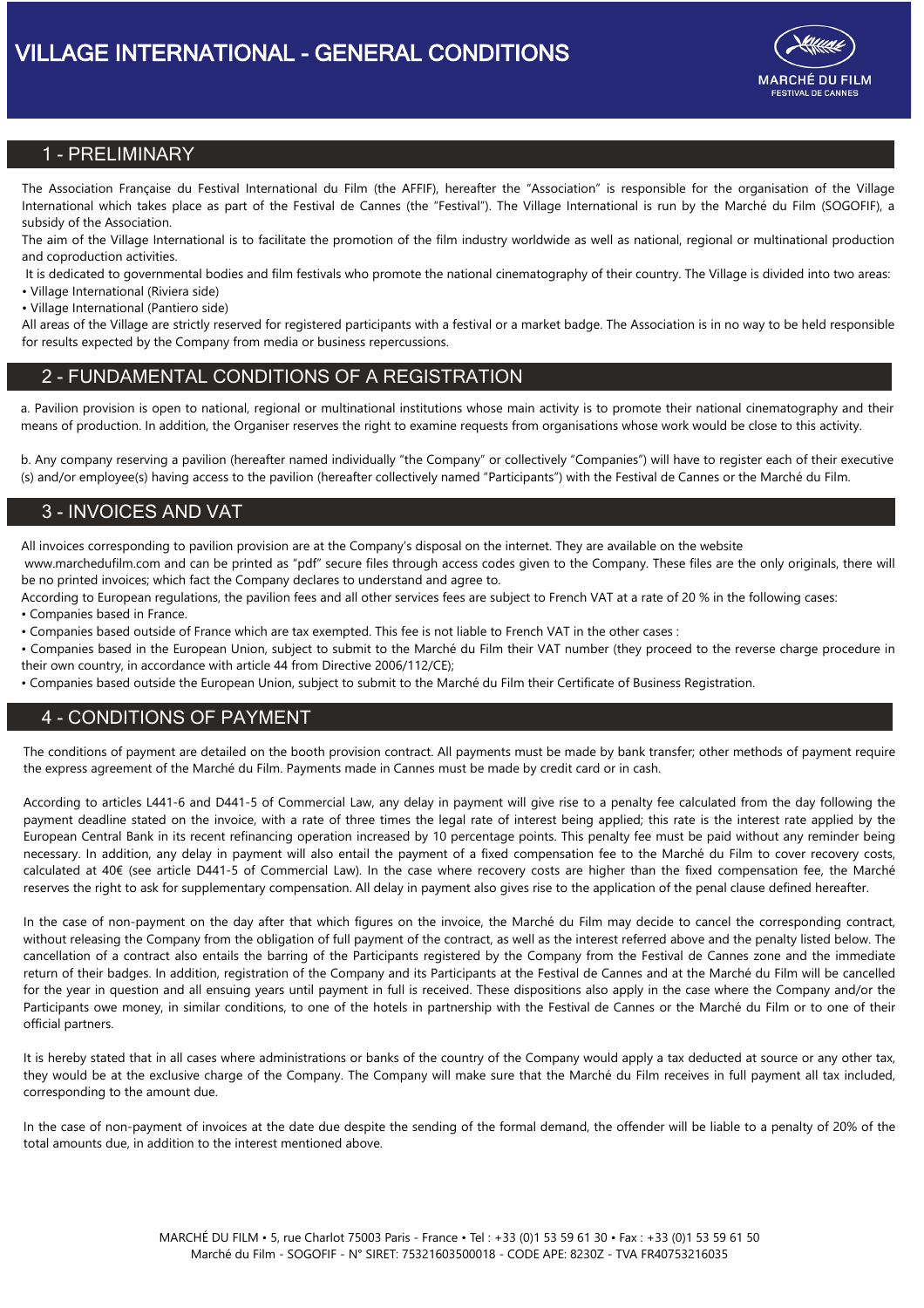# 5 - PAVILION PROVISION

#### **5.1 Position of pavilions**

The reservation of a pavilion is in no way a guarantee of a specific space in terms of position. The Marché du Film will draw up the layout of the exhibition areas and decide on the distribution of the pavilions, taking into consideration the nature of the participants' activities. The Marché du Film reserves the right to move or change pavilions when necessary or to allocate the Participant another pavilion from that initially agreed on without the Company being able to request either reimbursement of his/her participation fee or any kind of compensation. The Marché du Film will do its best for the Company to have priority to reserve the same space from year to year, subject to confirming the reservation for this year by December 15, this priority in no way being a guarantee of obtaining the same space.

In the case where the Marché du Film grants the Company a larger surface area of terrace than that in the contract, this in no way would constitute a vested right for the following year.

#### **5.2 Presence of the Participant - Activity on the pavillon**

(i) The Village International will be held from May 17 to May 28, 2022.

However, given the current health crisis linked to the Covid-19 epidemic, the Company expressly accepts, in the event that, despite their efforts, the organizers do not succeed in organizing the event in Cannes in person, participants will be offered online participation in the Marché,.

The Company expressly acknowledges that the non holding of the physical Marché du Film 2022 shall in no event give rise to any compensation whatsoever of the Company and/or the Company's participants. However, a reimbursement may be made in accordance with the terms and conditions described in Article 6 below.

(ii) At least, one of the Participants registered by the Company must be present on his/her pavilion and keep it open and equipped during the official opening hours (9am to 8pm) and this for the entire duration of the Festival except on Saturday May 28 (9am to 6.30pm). A written request for authorization to extend these times further than 8 pm must be made to the Organization. The Company and /or the Participant remain responsible of their material and own goods during the Village International official opening hours.

(iii) The Participant undertakes to read and accept, without reservation, the provisions set out in the Internal Regulations communicated to the Company along with the present document and also available on the Marché du Film's website. Those pavilions not occupied the day before the opening of the event at noon may be re-allocated without the Company being able to request any reimbursement, the total pavilion provision fee remaining due in compensation. The share of all or part of the pavilion reserved by the Company is strictly forbidden.

(iv) Only professional activities having a direct link to the event as stated above in Article 2 a) are authorized on the pavilion. International sales activities which are strictly linked to the Marché du Film are not allowed on the pavilions. However, the Company can associate industrial or brand sponsors with its presence. The visibility of these industrial or brand sponsors must be restricted to inside the pavilion, and under no circumstances outside the pavilion. The Company is informed that the services provided by the Marché du Film (notably the badges and invitations to the Festival de Cannes screenings) can under no circumstances be used for commercial purposes, directly or indirectly, and in particular be sold, included in a commercial package, or as a prize of a competition. This rule applies to the Company as well as to the industrial and brands sponsors with whom it could be associated.

### **5.3 Labour legislation compliance**

The Company certifies that the staff members entrust with a mission related to the pavilion (mantling/dismantling, animation...) will be affiliated to the compulsory social security scheme of its business activities.

The Company also certifies that it will respect the employment regulations, particularly in regards of concealed employment and the employment of foreign staff members, and will pay its social security contributions regularly.

In case where the Company entrusts a subcontractor with a mission, it will be responsible for the respect of the above regulations by the subcontractor. The Company is committed, as according to articles L8221-3, L8221-5, L8222-1 to L8222-3, and R8222-1 of French Labour Code to providing to the Marché du Film upon initial request the following documents:

• A sworn statement certifying that the services covered by the contract are honored by staff members employed regularly in regards of the dispositions of the Labour Code.

• In case of employment of foreign employees, the documents provided for in articles D. 8222-5 for French companies and D.8222-7 for companies based outside of France.

• As well as any other document which provision could be made compulsory by legal texts or regulations.

#### **5.4 Responsibility**

The Company must subscribe to an insurance policy which protects against financial consequences of the compromising of civil responsibilities for its employees whether they are professional or contractual or for the services provided in terms of this contract.

This insurance policy must protect for the whole duration of the contract the responsibility of the Company for all direct damages of any kind which could be caused by the Company, its employees or their representatives on the occasion of the execution of the contract.

By express agreement, the Company and/or the Participant relieve of any liability the Marché du Film, the SOGOFIF, the AFFIF, the SEMEC and the city of Cannes, for any damages, robbery, loss, deterioration of their own goods or of their servants and visitors, or also of third parties by people and property they are responsible for.